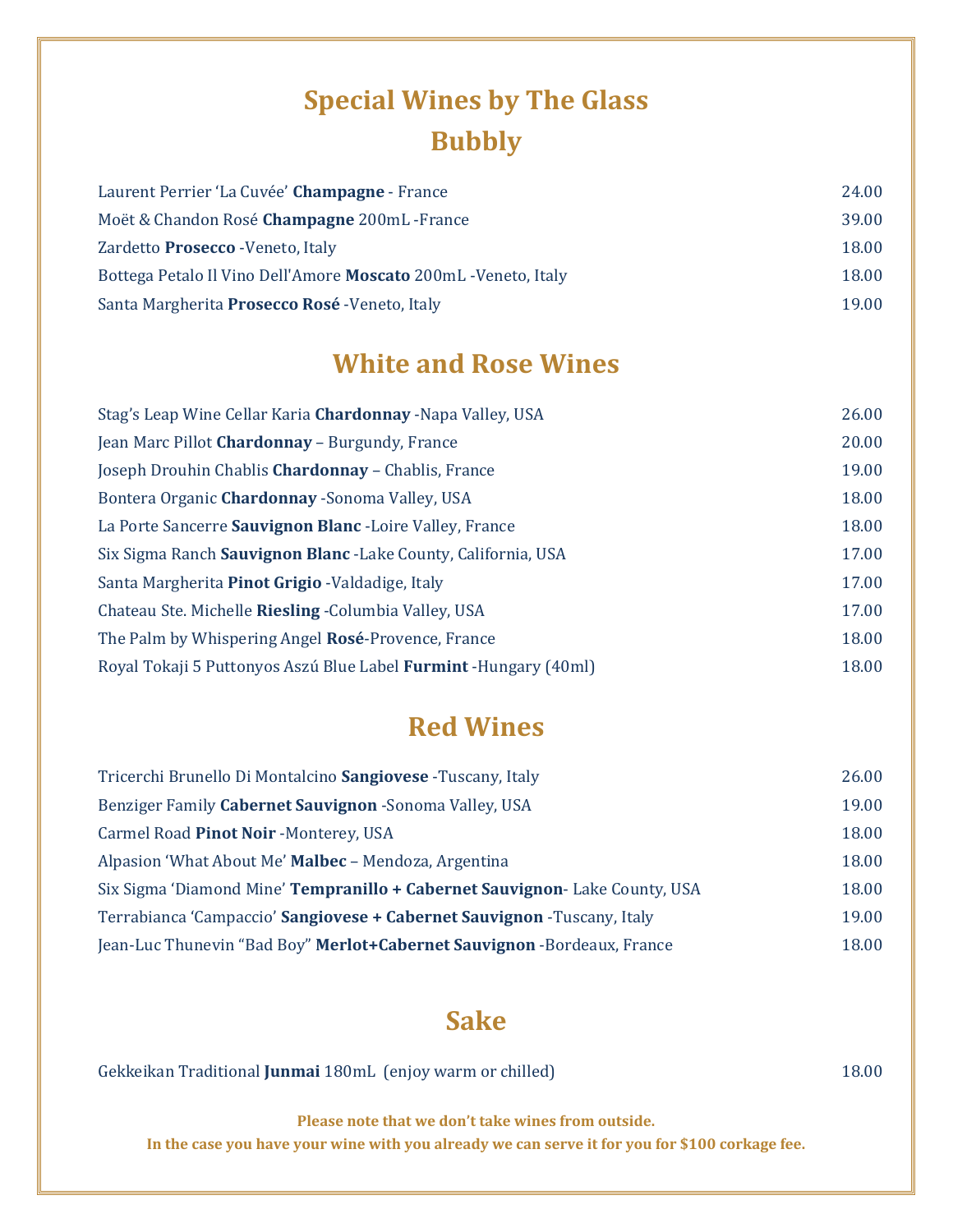# **Magnums and Large Formats**

| 39 | Pian dell'Orino 'Vigneti del Versante' Brunello di Montalcino Tuscany Sangiovese | 2011    | 415.00 |
|----|----------------------------------------------------------------------------------|---------|--------|
| 41 | Duckhorn 'Migration', Russian River Valley Pinot Noir                            | 2015/16 | 225.00 |
| 43 | The Prisoner Wine Co. 'The Prisoner', Napa Valley Cabernet+Syrah+Zinfandel       | 2015    | 250.00 |
| 45 | Castello di Querceto 'Cignale' Colli della , Tuscany Cabernet+Merlot             | 2012    | 290.00 |
| 46 | Terrabianca 'Campaccio', Tuscany Sangiovese+Cabernet Sauvignon                   | 2013    | 261.00 |
| 47 | La Reserve de Leoville Barton                                                    | 2016    | 465.00 |
| 48 | Ceretto 'Monsordo' Langhe Rosso, Piedmont Cabernet Sauvignon+Merlot+Syrah        | 2017    | 285.00 |
| 49 | Col d'Orcia Brunello di Montalcino, Tuscany Sangiovese                           | 2016    | 250.00 |
| 51 | Les Terrasses de Saint Christophe St. Emilion Grand Cru                          | 2014    | 215.00 |
| 56 | Tricerchi Brunello Di Montalcino, Tuscany Sangiovese                             | 2013    | 220.00 |
| 58 | Tenuta delle Terre Nere 'Calderara Sottana' Etna Rosso, Sicily Nerello Mascalese | 2014    | 275.00 |
| 59 | Poliziano 'Le Stanze', Tuscany Cabernet Sauvignon+Merlot                         | 2013    | 260.00 |
| 60 | Jacopo Biondi-Santi 'Sassoalloro', Tuscany Sangiovese                            | 2010    | 200.00 |
| 62 | Col d'Orcia Brunello di Montalcino, Tuscany (3Ltr) Sangiovese                    | 2013    | 495.00 |
| 63 | Terrabianca 'Campaccio', Tuscany (3Ltr) Cabernet Sauvignon+Sangiovese            | 2016    | 371.00 |
| 64 | Pellisero Barbera D'Alba, Piedmont (3Ltr) Barbera                                | 2011    | 300.00 |
| 65 | Col d'Orcia Rosso di Montalcino, Tuscany (3Ltr) Sangiovese                       | 2014    | 250.00 |
| 66 | Ornellaia 'Le Volte', Tuscany (3Ltr) Cabernet Sauvignon+Merlot+Sangiovese        | 2016    | 360.00 |
| 67 | Pelissero 'Piani' Barbera d'Alba, Piedmont (5Ltr) Barbera                        | 2011    | 485.00 |
| 68 | Bruno Rocca Barbaresco, Piedmont Nebbiolo                                        | 2016    | 290.00 |
| 70 | Quilceda Creek 'CVR', Columbia Valley Cabernet Sauvignon                         | 2017    | 385.00 |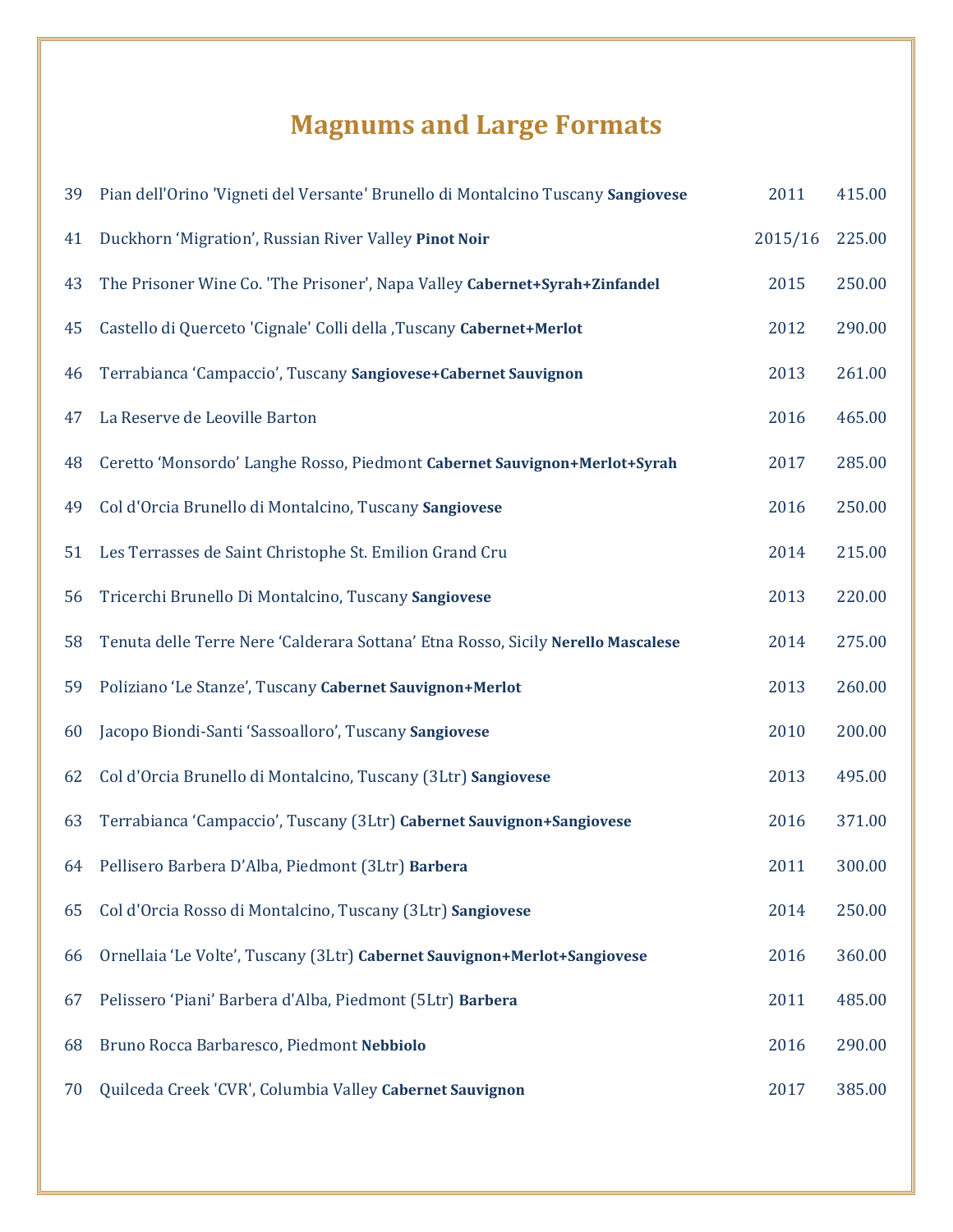#### **Magnum Proprietors List**

| 68  | Bollinger Rosé Brut, Champagne                                         | <b>NV</b> | 399.00  |
|-----|------------------------------------------------------------------------|-----------|---------|
| 69  | Dom Pérignon Champagne                                                 | 2005      | 1150.00 |
| 70  | Kistler 'Laguna Ridge Vineyard' Pinot Noir, Russian River Valley       | 2015      | 750.00  |
| 71  | Château Sansonnet Saint-Émilion Grand Cru Classé                       | 2016      | 295.00  |
| 72  | Château Branaire-Ducru Grand Cru Classé, St. Julien                    | 2016      | 430.00  |
| 73  | Château Branaire-Ducru Grand Cru Classé, Saint-Julien                  | 2009      | 910.00  |
| 78  | Ridge Vineyards 'Monte Bello' Cabernet Sauvignon, Santa Cruz Mountains | 2008      | 680.00  |
| 79  | Gaja Barbaresco 'Costa Russi', Piedmont Nebbiolo                       | 2006      | 1650.00 |
| 81  | La Macciole 'Paleo Rosso', Bolgheri Cabernet Franc                     | 2015      | 680.00  |
| 82  | Gaja Barbaresco, Piedmont Nebbiolo                                     | 2013      | 950.00  |
| 84  | Au Sommet Cabernet Sauvignon, Atlas Peak Napa Valley                   | 2011      | 1225.00 |
| 85  | Coup de Foudre Cabernet Sauvignon, Napa Valley                         | 2011      | 550.00  |
| 86  | Pharaoh Moans Syrah, Paso Robles                                       | 2012      | 700.00  |
| 87  | Bruno Rocca Barbaresco 'Coparossa', Piedmont Nebbiolo                  | 2013      | 330.00  |
| 93  | Opus One, Napa Valley Merlot+Cabernet Sauvignon                        | 2013      | 2800.00 |
| 94  | Caymus Cabernet Sauvignon 'Special Selection', Napa Valley (3Ltr)      | 2014      | 1800.00 |
| 95  | Col d'Orcia Brunello di Montalcino, Tuscany (5Ltr) Sangiovese          | 2012      | 750.00  |
| 96  | Terrabianca 'Ceppate', Tuscany (5Ltr) Cabernet Sauvignon+Merlot        | 2010      | 900.00  |
| 98  | Rivetto Barolo Riserva Leon Piedmont (12Ltr) Nebbiolo                  | 2010      | 2000.00 |
| 99  | Château Mouton Rothschild Premier Grand Cru Classé, Pauillac           | 2006      | 4300.00 |
| 100 | Biondi-Santi Brunello di Montalcino 'Tenuta Greppo' Sangiovese         | 2015      | 1100.00 |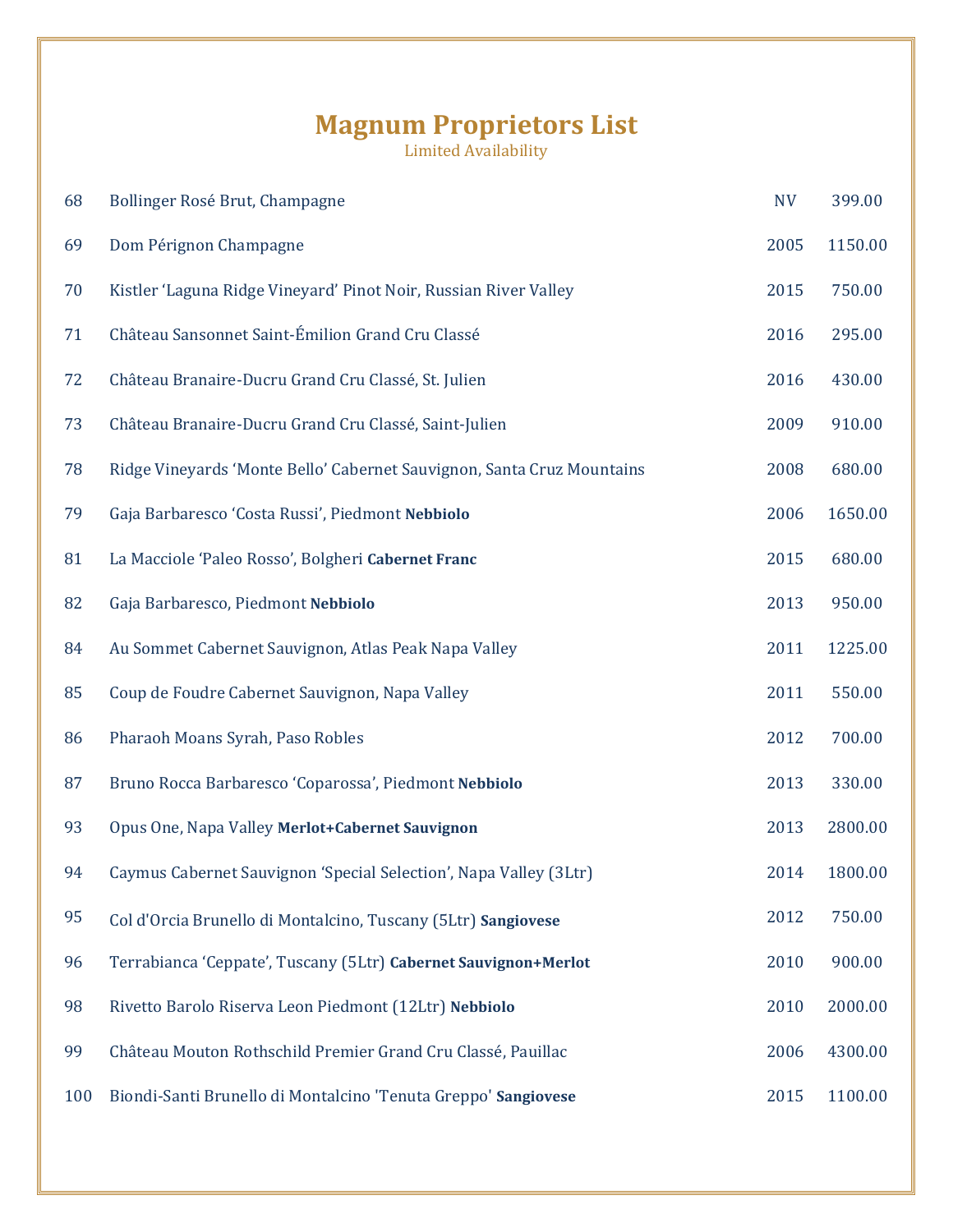## **Half Bottles**

| 37 | Ruinart Brut Rosé Champagne                                       | <b>NV</b> | 155.00 |
|----|-------------------------------------------------------------------|-----------|--------|
| 38 | Moët & Chandon Brut Impérial Champagne                            | <b>NV</b> | 99.00  |
| 26 | Domaine Chatelain Harmonie Pouilly-Fumé, Burgundy Sauvignon Blanc | 2016      | 36.00  |
| 21 | Pascal Jolivet Sancerre, Loire Valley Sauvignon Blanc             | 2019      | 39.00  |
|    |                                                                   |           |        |
| 23 | Louis Latour Pouilly-Fuissé, Burgundy Chardonnay                  | 2017      | 45.00  |
| 27 | Bernard Defaix Chablis Chardonnay                                 | 2016      | 36.00  |
| 28 | CVNE Crianza, Rioja Tempranillo                                   | 2018      | 42.00  |
| 29 | La Crema Pinot Noir, Sonoma Coast                                 | 2018      | 48.00  |
| 30 | Château d'Esclans 'Whispering Angel' Rosé, Provence               | 2017      | 35.00  |
| 33 | Catena Malbec, Mendoza                                            | 2018      | 42.00  |
| 34 | Terrabianca 'Campaccio', Tuscany Cabernet Sauvignon+Sangiovese    | 2016      | 49.00  |
| 35 | Duckhorn Cabernet Sauvignon, Napa Valley                          | 2017      | 99.00  |
| 36 | Château Labégorce, Margaux                                        | 2018      | 89.00  |

## **Sakes**

| 122 | Momokawa Junmai Ginjo Organic 300 mL             | 34.00  |
|-----|--------------------------------------------------|--------|
| 123 | Murai Tukubetsu Honjizo 300 ml                   | 31.00  |
| 125 | Zipang Sparkling Sake 250 mL                     | 27.00  |
| 126 | Sho-Chiku 'SHO' Ginjo Nigori (unfiltered) 720 mL | 47.00  |
| 127 | Hakkaisan "Hakkai Mountain" Jumai Ginjo 720 mL   | 120.00 |
| 130 | Kikusui Junmai Ginjo Organic 300mL               | 48.00  |
| 132 | Kikusui Junmai Ginjo Organic 720mL               | 96.00  |
| 133 | Dassai23 Superior Sake 300ml                     | 120.00 |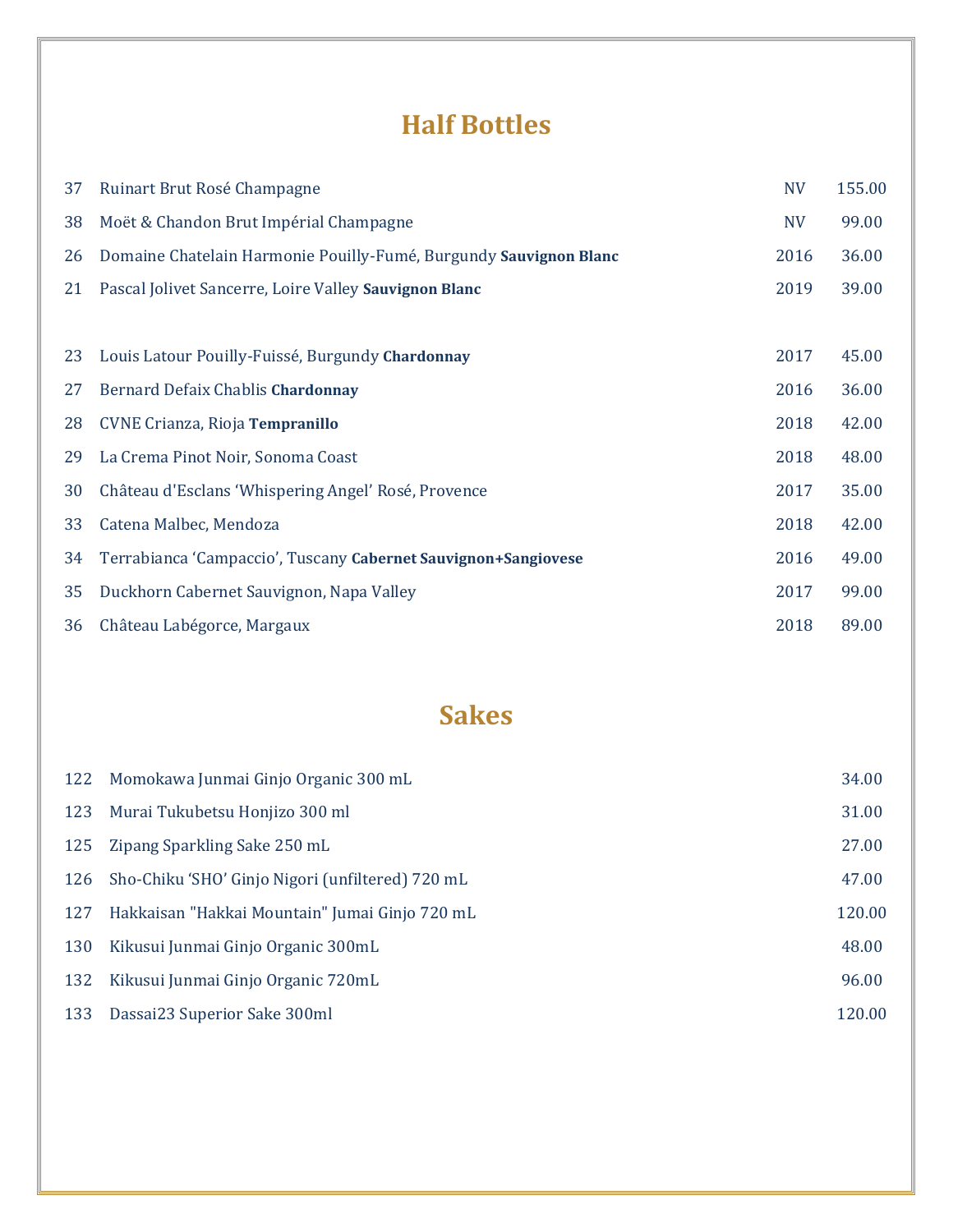# **Champagne and Sparkling Wines**

| 100 | Dom Pérignon Brut Champagne                        | 2010      | 653.00 |
|-----|----------------------------------------------------|-----------|--------|
| 156 | Dom Pérignon Brut Rosé Champagne                   | 2006      | 680.00 |
| 114 | Krug Grande Cuvée Brut Champagne                   | <b>NV</b> | 294.00 |
| 101 | Veuve Clicquot Brut (Carte Jaune) Champagne        | <b>NV</b> | 189.00 |
| 102 | Laurent-Perrier 'La Cuvée' Brut Champagne          | <b>NV</b> | 145.00 |
| 106 | Laurent-Perrier Brut Cuvée Rosé Champagne          | <b>NV</b> | 235.00 |
| 103 | Moët & Chandon Impérial Brut Champagne             | <b>NV</b> | 162.00 |
| 107 | Moët & Chandon Impérial Brut Rosé Champagne        | <b>NV</b> | 198.00 |
| 105 | Piper-Heidsieck Brut Champagne                     | <b>NV</b> | 155.00 |
| 109 | Piper-Heidsieck Brut Rosé Sauvage                  | <b>NV</b> | 180.00 |
| 104 | Perrier-Jouët Grand Brut Champagne                 | <b>NV</b> | 165.00 |
| 154 | Perrier-Jouët Blason Brut Rosé Champagne           | <b>NV</b> | 215.00 |
| 156 | Ruinart 'R de Ruinart' Brut Champagne              | <b>NV</b> | 249.00 |
|     |                                                    |           |        |
| 150 | Ca' del Bosco 'Cuvée Presitge' Franciacorta, Italy | <b>NV</b> | 115.00 |
| 108 | Martini Rossi Brut Prosecco, Italy                 | <b>NV</b> | 90.00  |
| 155 | Martini Rossi Extra-Dry Rosé Sparkling, Italy      | <b>NV</b> | 82.00  |

## **Champagne Proprietors List**

| 109 | Louis Roederer 'Cristal' <b>Brut</b> Champagne            | 2009 | 680.00  |
|-----|-----------------------------------------------------------|------|---------|
| 110 | Krug Clos d'Ambonnay <b>Blanc de Noirs Brut</b> Champagne | 1995 | 4500.00 |
|     | 111 Krug Clos du Mesnil Blanc de Blancs Brut Champagne    | 1998 | 1750.00 |
|     | 113 Dom Pérignon 'P2 Plénitude' Brut Champagne            | 1999 | 700.00  |
|     | 115 Armand de Brignac Brut Rosé Champagne                 | NV   | 990.00  |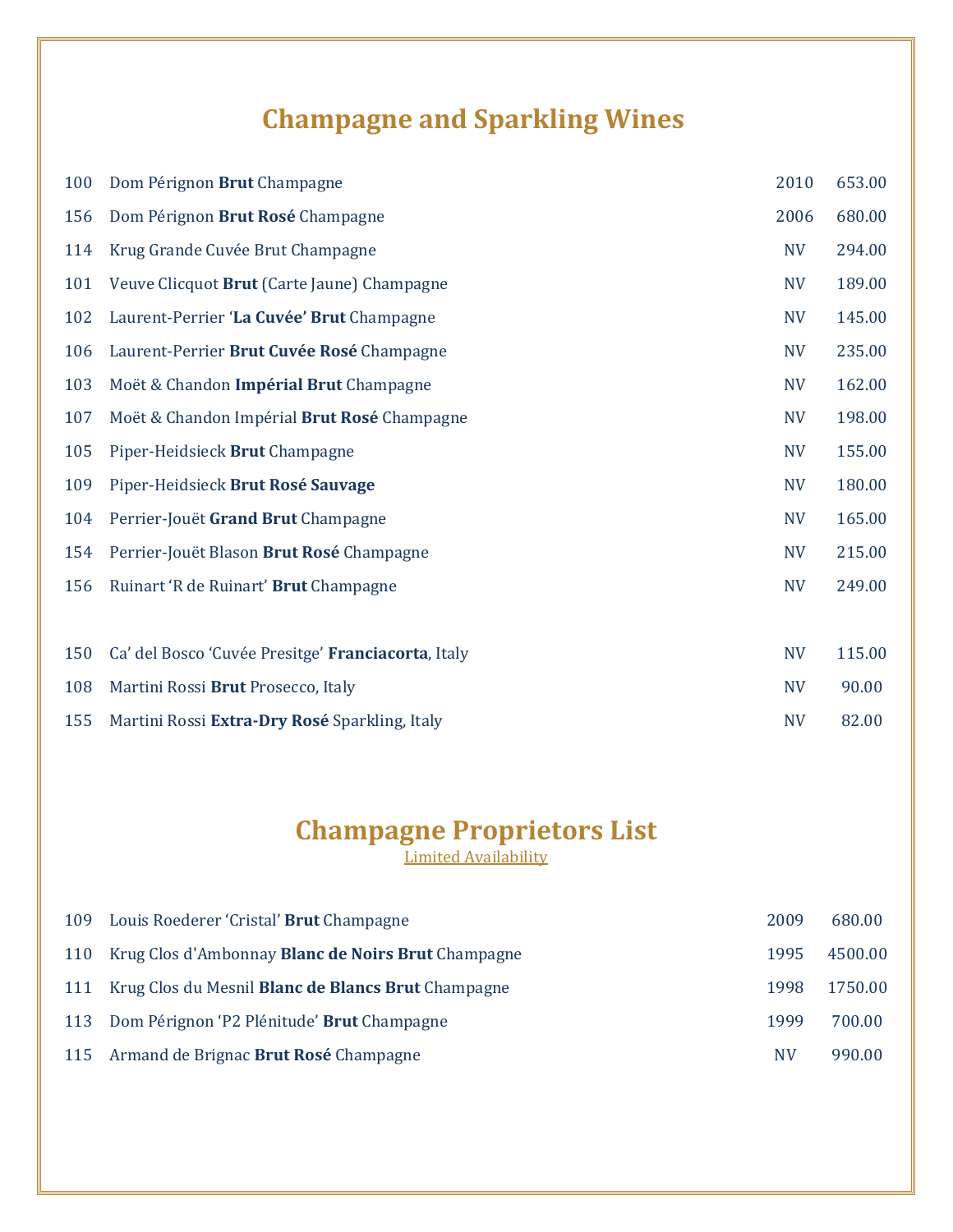# **Chardonnay**

| 200 | Shafer Red Shoulder Ranch, Napa Valley-Carneros, California      | 2018 | 158.00 |
|-----|------------------------------------------------------------------|------|--------|
| 201 | Patz & Hall, Sonoma Coast, California                            | 2018 | 112.00 |
| 202 | Joseph Drouhin Puligny-Montrachet, Côte de Beaune, Burgundy      | 2018 | 185.00 |
| 204 | Christophe Violot-Guillemard Meursault, Côte de Beaune, Burgundy | 2018 | 152.00 |
| 205 | Stags' Leap Winery, Napa Valley, California                      | 2019 | 118.00 |
| 206 | Chateau Fuisse Pouilly-Fuissé, Maconnais, Burgundy               | 2020 | 108.00 |
| 207 | Louis Latour Chablis, Burgundy                                   | 2020 | 110.00 |
| 208 | Billaud Simon Chablis 1er Cru                                    | 2018 | 130.00 |
| 210 | La Chablisienne Petit Chablis                                    | 2018 | 85.00  |
| 211 | Joseph Drouhin Chassagne-Montrachet, Côte de Beaune, Burgundy    | 2017 | 175.00 |
| 212 | La Crema, Russian River Valley, California                       | 2019 | 115.00 |
| 214 | Rombauer, Carneros, California                                   | 2020 | 149.00 |
| 215 | Heitz Cellar Chardonnay, Napa Valley                             | 2017 | 115.00 |
| 216 | Rodney Strong Estate, Sonoma, California                         | 2019 | 92.00  |
| 213 | Far Niente Chardonnay, Napa Valley                               | 2019 | 210.00 |
| 227 | Bachelet Monnot Puligny Montrachet 1er Cru Les Referts           | 2018 | 285.00 |

#### **Chardonnay Proprietors List**

| 1000 | Kistler 'Trenton Roadhouse', Russian River Valley, California                               | 2015 | 395.00 |
|------|---------------------------------------------------------------------------------------------|------|--------|
| 1001 | Kistler 'Cuvée Cathleen' Sonoma Valley, California                                          | 2015 | 350.00 |
| 1002 | Kistler 'McCrea Vineyard-Athearn Estate' Sonoma Mountain, California                        | 2016 | 425.00 |
| 1003 | Louis Latour Criots-Bâtard-Montrachet Grand Cru, Côte de Beaune, Burgundy                   | 2008 | 475.00 |
| 1004 | Louis Latour Bâtard-Montrachet Grand Cru, Côte de Beaune, Burgundy                          | 2010 | 525.00 |
| 1005 | Benjamin Leroux Chassagne-Montrachet 1er Cru 'Baudines', Côte de Beaune,<br><b>Burgundy</b> | 2015 | 310.00 |
| 1006 | Joseph Drouhin Beaune 1er Cru 'Clos Des Mouches', Côte de Beaune, Burgundy                  | 2017 | 350.00 |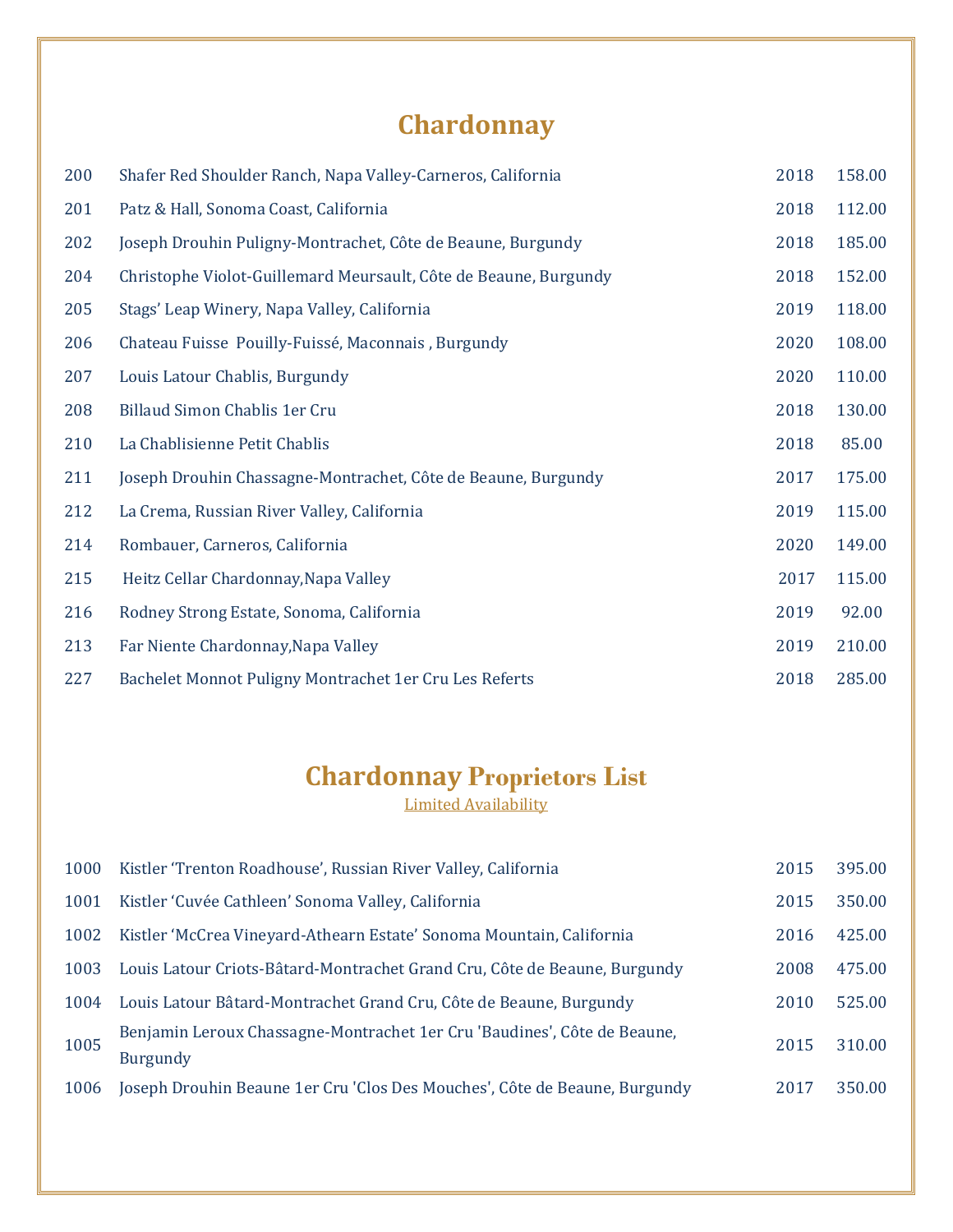# **Sauvignon Blanc**

| 240 | Clos Henri Vineyards, Marlborough, New Zealand (organic)     | 2019 | 85.00  |
|-----|--------------------------------------------------------------|------|--------|
| 241 | Cloudy Bay, Marlborough, New Zealand                         | 2020 | 114.00 |
| 242 | Seresin Vineyards, Marlborough, New Zealand (organic)        | 2020 | 89.00  |
| 243 | Domaine Chatelain Harmonie Pouilly-Fumé, Loire Valley France | 2019 | 85.00  |
| 244 | Laporte Le Grand Rochoy Sancerre, Loire Valley France        | 2019 | 104.00 |
| 245 | La Porte Sancerre, Loire Valley France                       | 2020 | 85.00  |
| 246 | Dog Point, Marlborough, New Zealand                          | 2020 | 89.00  |
| 249 | Six Sigma Ranch, Lake County, California                     | 2018 | 95.00  |
| 251 | Terlan 'Winkl', Alto Adige, Italy                            | 2017 | 86.00  |
| 252 | Domaine Vacheron Sancerre, Loire Valley, France              | 2019 | 96.00  |

# **Blends and Exciting White Varietals**

| 261 | La Scolca 'Black Label' Gavi dei Gavi Cortese, Piedmont, Italy         | 2020 | 114.00 |
|-----|------------------------------------------------------------------------|------|--------|
| 263 | Pio Cesare Gavi Cortese, Piedmont, Italy                               | 2020 | 85.00  |
| 265 | Silvio Jermann Pinot Grigio, Friuli-Venezia Giulia, Italy              | 2020 | 87.00  |
| 266 | Gaja 'Ca'Marcanda Vistamare' Viognier, Tuscany, Italy                  | 2019 | 140.00 |
| 267 | Weingut Bründlmayer Grüner Veltliner, Kamptal, Austria                 | 2019 | 85.00  |
| 269 | Oremus Mandolas Furmint, Tokaji, Hungary                               | 2018 | 85.00  |
| 268 | Cederberg Chenin Blanc, Cederberg Mountains, South Africa              | 2020 | 95.00  |
| 270 | Casa Rojo La Marimorena Albariño, Rias Baixas, Spain                   | 2020 | 90.00  |
| 271 | Querciabella Batar Chardonnay <sub>+</sub> Pinot Blanc, Tuscany, Italy | 2015 | 155.00 |
| 272 | Terlan Riserva 'Vorberg' Pinot Bianco, Alto Adige Italy                | 2017 | 89.00  |
| 274 | Domaine Boutet-Saulnier Vouvray Chenin Blanc, Loire Valley, France     | 2020 | 90.00  |

### **Rosé Wines**

| 290 Château d'Esclans 'Whispering Angel', Provence, France | 2020 | 90.00  |
|------------------------------------------------------------|------|--------|
| 292 Minuty M de Minuty Provence Rose                       | 2021 | 95.00  |
| 293 Domaine De L'ile Cote du Provence                      | 2020 | 115.00 |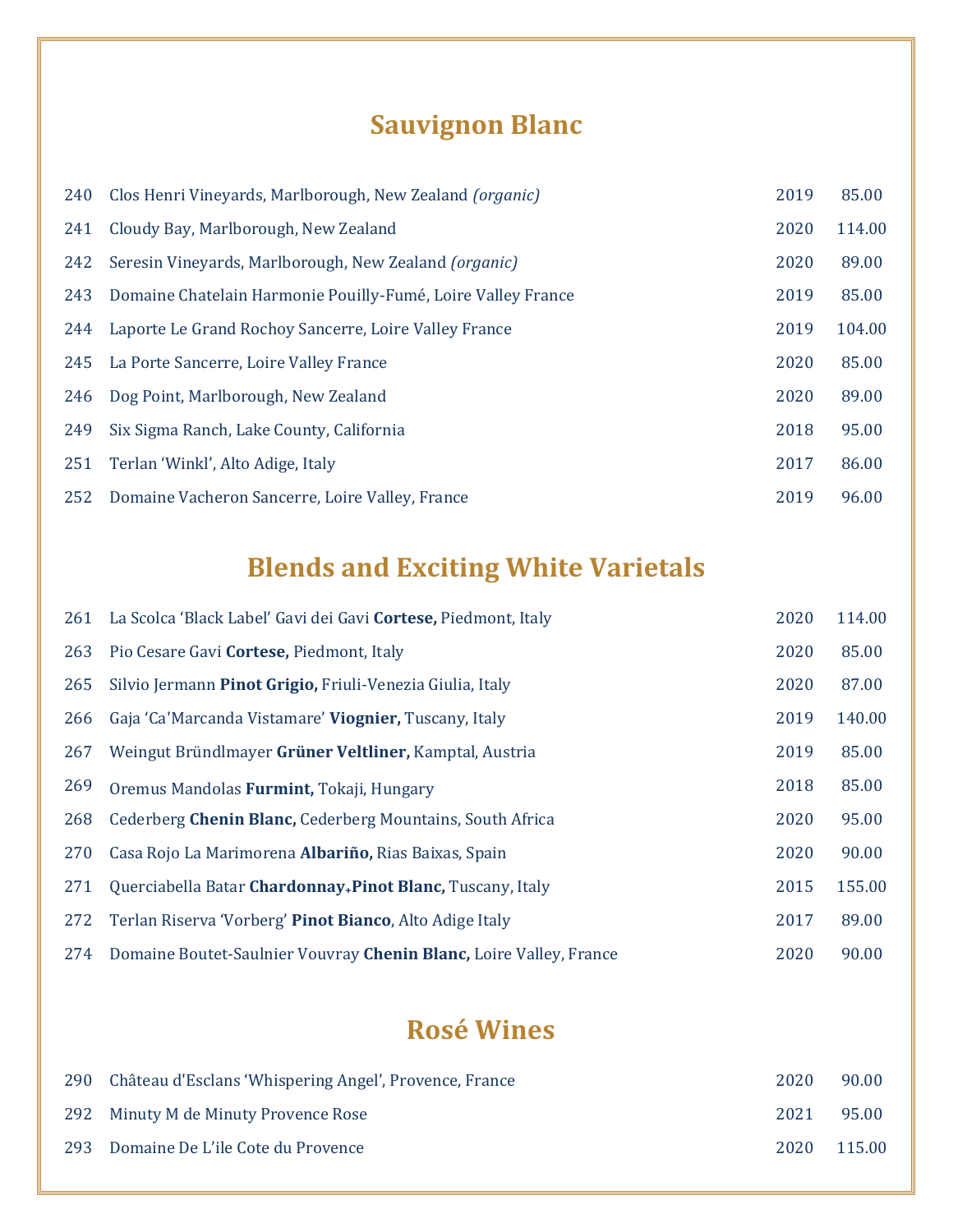## **France / Bordeaux**

| 304 | Château Lynch-Bages 'Echo de Lynch-Bages', Pauillac               | 2018 | 195.00 |
|-----|-------------------------------------------------------------------|------|--------|
| 300 | Château Clerc Milon Grand Cru Classé, Pauillac                    | 2016 | 408.00 |
| 302 | Château Pichon-Comtesse Lalande                                   | 2008 | 510.00 |
| 301 | Chateau Cambon La Pelouse                                         | 2016 | 145.00 |
| 309 | Château Labégorce, Margaux                                        | 2018 | 157.00 |
| 303 | Château Palmer 'Alter Ego de Palmer', Margaux                     | 2017 | 310.00 |
| 305 | Chateau Gruaud Larose Grand Cru Classé, St. Julien                | 2012 | 350.00 |
| 306 | Chateau Le Coteau, Margaux                                        | 2017 | 120.00 |
| 308 | Chateau Lassegue 'Les Cadrans de Lassegue' Grand Cru, St.-Emilion | 2016 | 105.00 |
| 310 | Chateau Camensac Grand Cru Classé, Haut-Médoc                     | 2012 | 146.00 |
| 311 | Château Magnol, Haut-Médoc                                        | 2016 | 90.00  |
| 320 | Domaine Des Sabines, Pomerol                                      | 2014 | 118.00 |
| 322 | Jean Luc Thunevin 'Bad Boy', Bordeaux                             | 2016 | 110.00 |
| 324 | Château de Malleret, Haut-Médoc                                   | 2012 | 125.00 |
| 323 | Château Ormes de Pez, Saint-Estèphe                               | 2012 | 137.00 |

# **Bordeaux Proprietors List**

| Château Pichon Comtesse Lalande Grand Cru Classé, Pauillac   | 2008    | 540.00  |
|--------------------------------------------------------------|---------|---------|
| Château Ducru-Beaucaillou Grand Cru Classé, St. Julien       | 86/2016 | 920.00  |
| Château Cos d'Estournel Grand Cru Classé, St.-Estèphe        | 2011    | 550.00  |
| Château Lynch-Bages Grand Cru Classé, Pauillac               | 2014    | 468.00  |
| Château Grand Puy Lacoste Grand Cru Classé, Pauillac         | 2000    | 510.00  |
| Château Lafite Rothschild Premier Grand Cru Classé, Pauillac | 2006    | 1950.00 |
| Château Mouton Rothschild Premier Grand Cru Classé, Pauillac | 2006/07 | 2400.00 |
| Château Pavie Premier Grand Cru Classé, Saint-Émilion        | 2009    | 1100.00 |
| Château Pavie Decesse Grand Cru Classé Saint-Émilion         | 2009    | 1050.00 |
| Château Rauzan-Ségla Grand Cru Classé, Margaux               | 2010/12 | 450.00  |
| Château Palmer Grand Cru Classé, Margaux                     | 2006/8  | 950.00  |
| La Chapelle de la Mission Haut-Brion                         | 2010    | 675.00  |
| Château Margaux Premier Grand Cru Classé, Margaux            | 2006    | 1900.00 |
|                                                              |         |         |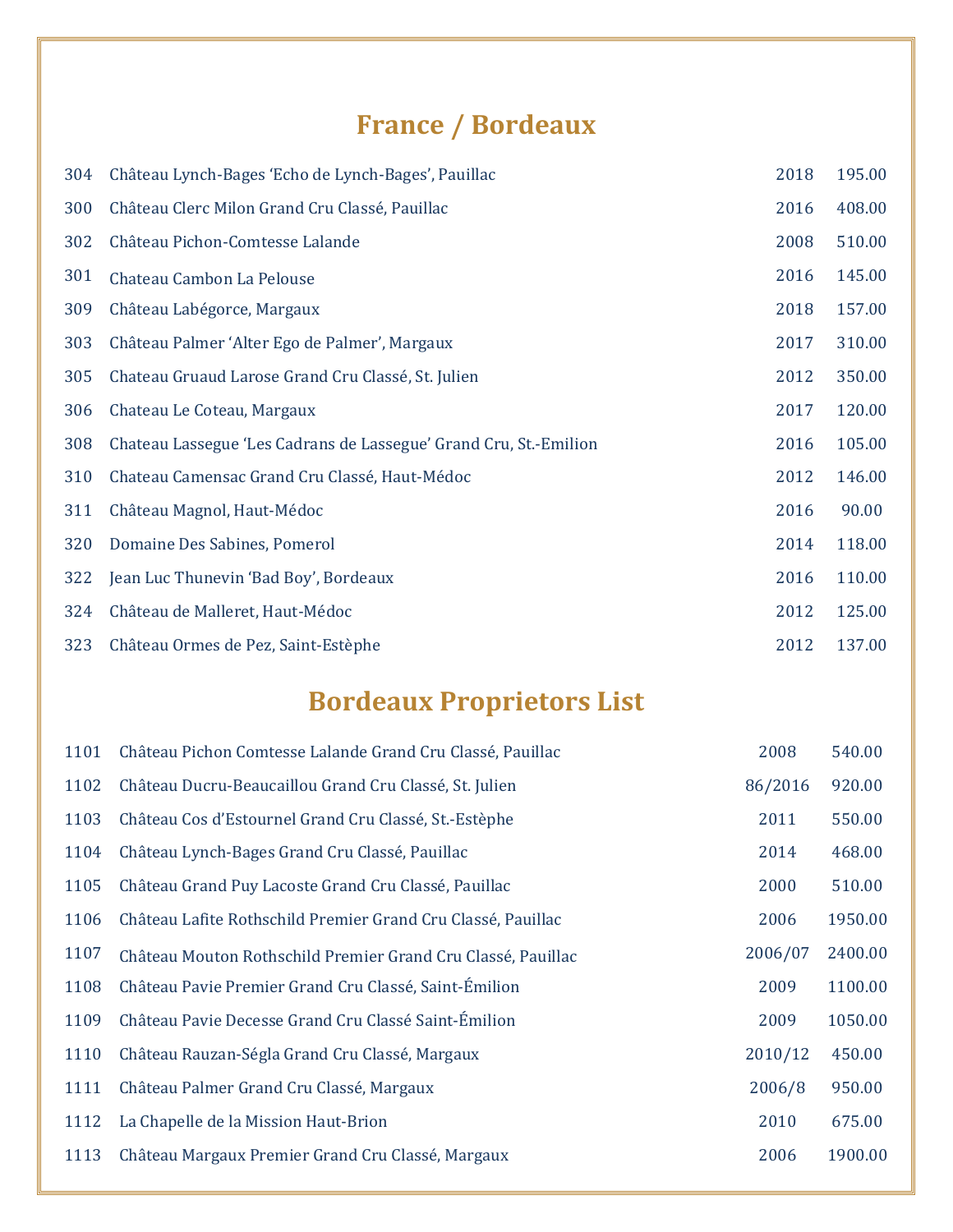### **Bordeaux Proprietors List cont…**

| 1114 Château Pape Clément Grand Cru Classé, Pessac-Léognan       | 2001 | 560.00  |
|------------------------------------------------------------------|------|---------|
| 1115 Château La Fleur-Pétrus, Pomerol                            | 2009 | 975.00  |
| 1116 Château Talbot Grand Cru Classé, St.-Julien                 | 2014 | 264.00  |
| 1117 Château Haut-Brion Premier Grand Cru Classé, Pessac-Leognan | 2006 | 2000.00 |

# **Burgundy & Beaujolais**

| 350 | Joseph Drouhin Côte de Beaune-Villages, Côte de Beaune            | 2014 | 90.00  |
|-----|-------------------------------------------------------------------|------|--------|
| 351 | Christophe Violot-Guillemard Pommard 'La Vache, Côte de Beaune    | 2018 | 146.00 |
| 353 | Olivier Leflaive Pommard, Côte de Beaune                          | 2015 | 189.00 |
| 393 | Joseph Drouhin Gevrey-Chambertin, Côte de Nuits                   | 2016 | 172.00 |
| 354 | Louis Latour Aloxe-Corton 1er Cru 'Les Chaillots', Côte de Beaune | 2014 | 187.00 |
| 390 | Chateau Bellevue 'Les Charmes' Morgon, Beaujolais                 | 2018 | 89.00  |
| 392 | Louis Latour 'Les Saburins' Brouilly, Beaujolais                  | 2019 | 95.00  |

### **Burgundy Proprietors List**

Limited Availability

| 1201 | Louis Latour Corton Grand Cru 'Domaine Latour', Côte de Beaune            | 2010 | 432.00  |
|------|---------------------------------------------------------------------------|------|---------|
| 1202 | Louis Latour Chambertin Grand Cru 'Cuvée Héritiers Latour', Côte de Nuits | 2008 | 400.00  |
|      | 1203 A.F. Gros Richebourg Grand Cru, Côte de Nuits                        | 2017 | 1250.00 |

### **Southern Rhône**

| 380 M. Chapoutier Châteauneuf-du-Pape 'Le Bernardine' Grenache+Syrah | 2016 | 120.00 |
|----------------------------------------------------------------------|------|--------|
| 381 M. Chapoutier Gigondas Grenache+Syrah                            | 2018 | 95.00  |
| 382 Delas Frères Côtes-du-Rhone 'Saint-Esprit' Syrah+Grenache        | 2019 | 90.00  |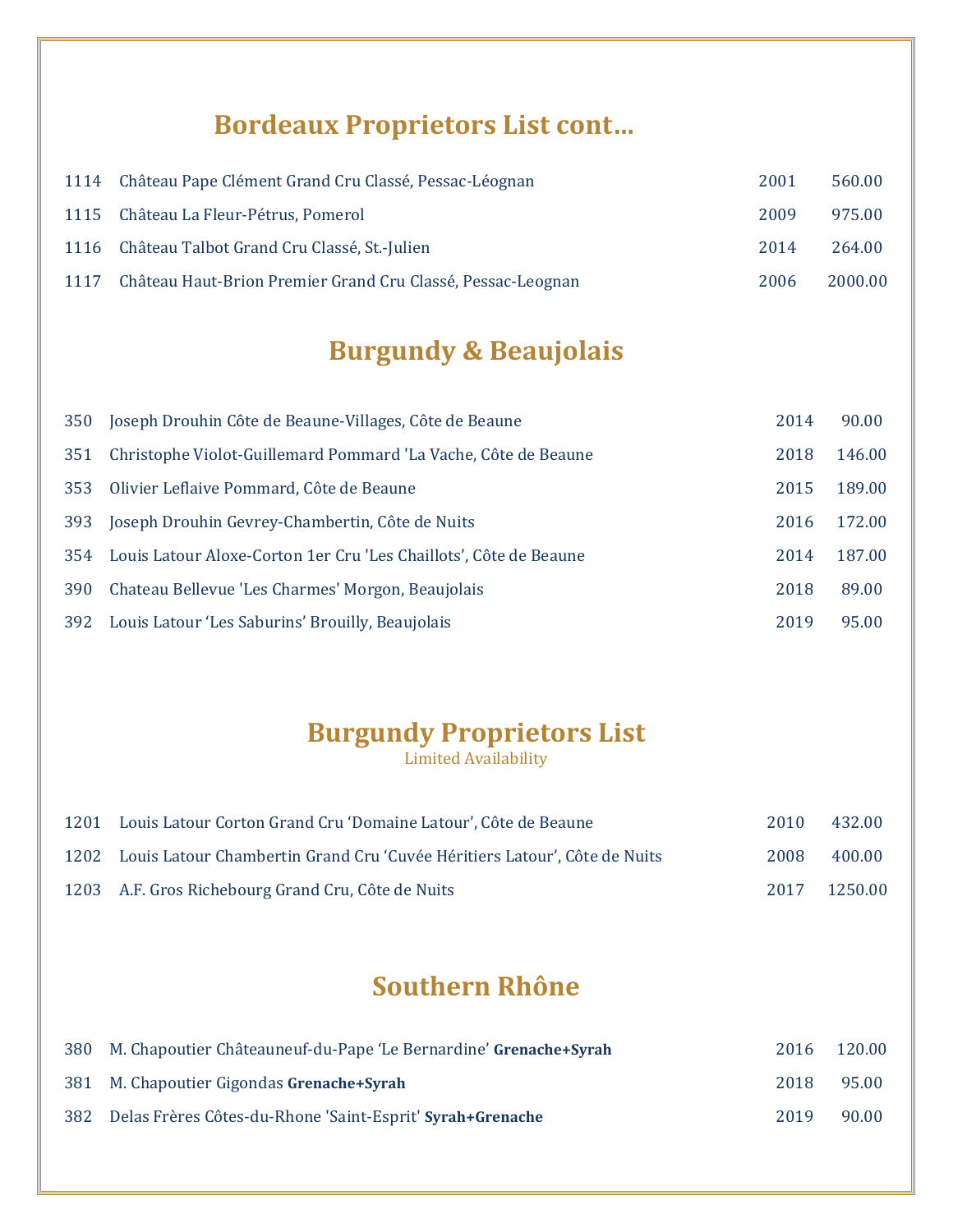# **Italy - Tuscany**

| 400 | Gaja 'Ca'Marcanda Promis' Syrah+Merlot+Sangiovese                                   | 2019 | 125.00 |
|-----|-------------------------------------------------------------------------------------|------|--------|
| 401 | Castellare 'Coniale' Cabernet Sauvignon                                             | 2016 | 165.00 |
| 402 | Castello di Volpaia 'Balifico' Sangiovese+Cabernet Sauvignon (organic)              | 2017 | 147.00 |
| 403 | Frescobaldi 'Castelgiocondo' Brunello di Montalcino Sangiovese                      | 2013 | 168.00 |
| 404 | La Gerla"Riserva gli Angeli"Brunelo di Montalcino                                   | 2006 | 195.00 |
| 405 | San Felice 'Campogiovanni' Brunello di Montalcino Sangiovese                        | 2015 | 130.00 |
| 406 | Le Ragnaie Brunello di Montalcino                                                   | 2016 | 185.00 |
| 407 | Castello di Querceto 'Cignale' Cabernet Sauvignon                                   | 2015 | 147.00 |
| 409 | Fattoria Le Pupille 'Poggio Valente Cru' Maremma Sangiovese                         | 2017 | 112.00 |
| 410 | San Felice 'Vigorello' Pugnitello+Merlot+Cabernet Sauvignon                         | 2015 | 115.00 |
| 412 | Terrabianca 'Campaccio Riserva' Sangiovese+ Cabernet Sauvignon                      | 2013 | 147.00 |
| 413 | Frescobaldi 'Nipozzano Vecchie Viti' Chianti Rufina Riserva Sangiovese              | 2015 | 98.00  |
| 414 | Gaja 'Ca'Marcanda Magari' Bolgheri Cabernet Franc, Cabernet Sauvignon, Petit Verdot | 2018 | 192.00 |
| 415 | Poggio Antico Brunello di Montalcino Sangiovese                                     | 2015 | 189.00 |
| 416 | La Gerla Rosso di Montalcino Sangiovese                                             | 2018 | 89.00  |
| 417 | Castellare 'I Sodi di San Niccolo' Sangiovese                                       | 2016 | 210.00 |
| 418 | Marchesi Antinori 'Tignanello' Sangiovese+Cabernet Sauvignon+ Cabernet Franc        | 2017 | 228.00 |
| 419 | Casanova di Neri 'Tenuta Nuova' Brunello di Montalcino Sangiovese                   | 2016 | 330.00 |
| 420 | Poggio Antico 'Lemartine' Sangiovese+Cabernet Sauvignon+Petite Verdot               | 2018 | 111.00 |
| 421 | Col Dorcia, Brunelo di Montalcino                                                   | 2017 | 135.00 |
| 426 | Banfi 'Aska' Bolgheri Cabernet Sauvignon+ Cabernet Franc                            | 2016 | 90.00  |
| 440 | Fattoria La Pupille Morellino di Scansano Riserva Sangiovese                        | 2017 | 94.00  |
| 441 | San Felice Chianti Classico Gran Selezione 'Il Grigio' Sangiovese                   | 2016 | 105.00 |
| 442 | Le Volte dell Ornelaia Sangiovese+Cabernet Sauvignon                                | 2019 | 115.00 |
| 423 | Castello di Volpaia Chianti Classico Sangiovese (organic)                           | 2019 | 89.00  |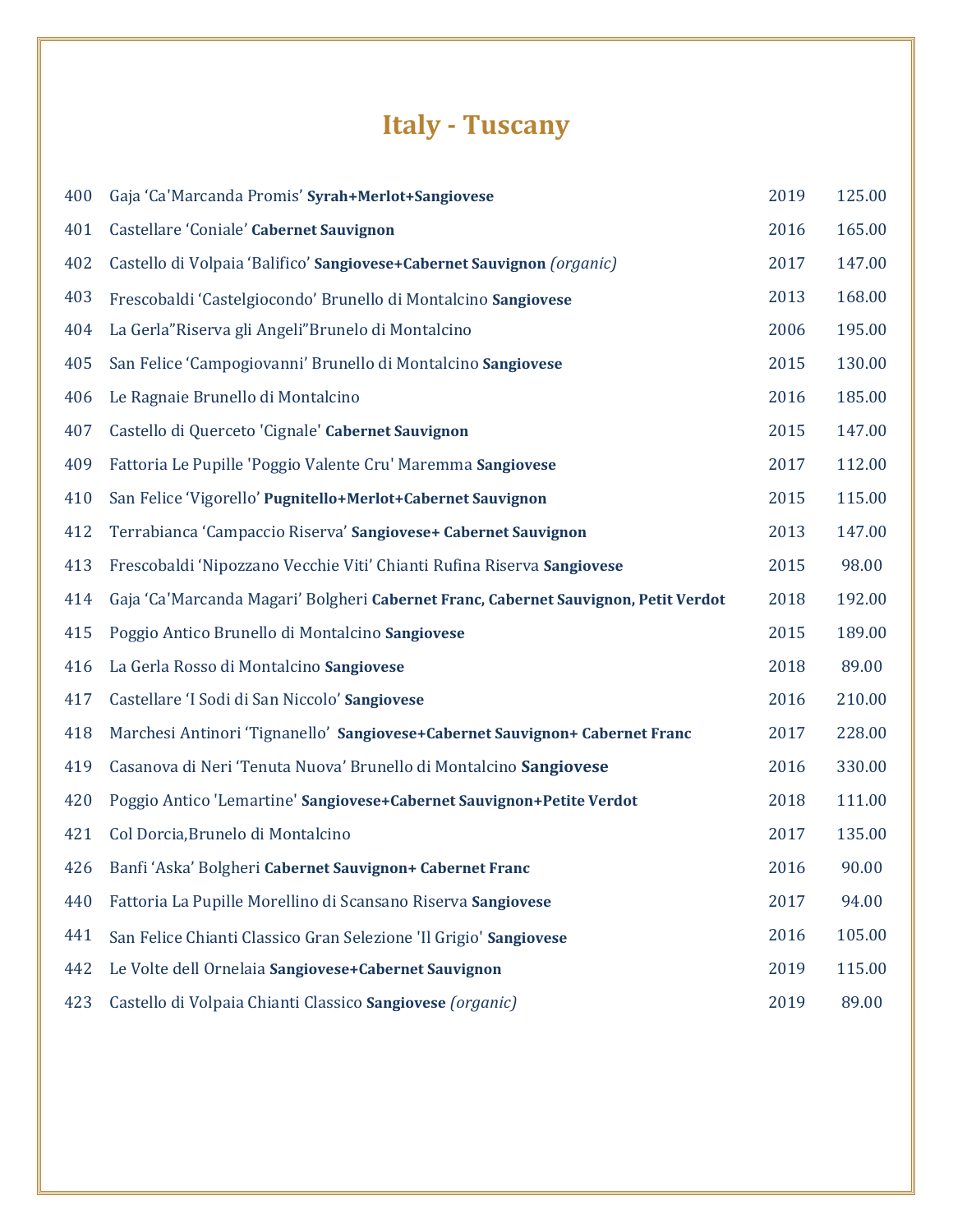### **Tuscany Proprietors List**

Limited Availability

| 1401 | Tenuta San Guido 'Sassicaia' Bolgheri Cabernet Sauvignon+Cabernet Franc           | 2009 | 1100.00 |
|------|-----------------------------------------------------------------------------------|------|---------|
| 1402 | <b>Masseto Merlot</b>                                                             | 2012 | 1250.00 |
| 1403 | Biondi-Santi 'Tenuta Greppo' Brunello di Montalcino Sangiovese                    | 2015 | 470.00  |
| 1404 | Gaja 'Pieve Santa Restituta Sugarille' Brunello di Montalcino Sangiovese          | 2010 | 350.00  |
| 1405 | Ornellaia Tenuta dell Ornellaia                                                   | 2016 | 1620.00 |
| 1406 | Le Macchiole 'Messorio' Merlot                                                    | 2016 | 660.00  |
| 1407 | Antinori Tenuta Tignanello 'Solaia' Toscana Cabernet Sauvignon                    | 2007 | 650.00  |
| 1408 | Antinori Tenuta Tignanello 'Solaia' Toscana Sangiovese+Cab. Sauv+Cab. Franc       | 2006 | 750.00  |
| 1409 | Gaja 'Ca'Marcanda Magari' Bolgheri Cabernet Franc+Cabernet Sauvignon+Petit Verdot | 2011 | 300.00  |
| 1410 | Massetto "Ornelaia Toscana" Cabernet Sauvignon/Merlot                             | 2015 | 1900.00 |
| 1411 | Casanova di Neri 'Cerretalto' Brunello di Montalcino Sangiovese                   | 2015 | 975.00  |
| 1412 | Gaja 'Pieve Santa Restituta Rennina' Brunello di Montalcino Sangiovese            | 2013 | 440.00  |
| 1413 | Ornellaia Bolgheri Superiore Cab. Sauv+Cab. Franc+Merlot+Petit Verdot             | 2018 | 500.00  |
| 1414 | Bibi Graetz Canaiolo Canaiolo Nero                                                | 2006 | 410.00  |
| 1415 | Bibi Graetz 'Colore' Sangiovese+Colorino del Valdarno+Canaiolo Nero               | 2005 | 1120.00 |
| 1416 | La Macchiole 'Scrio' Syrah                                                        | 2015 | 495.00  |

## **Piedmont / Lombardy**

| 452 | Pio Cesare Barolo Nebbiolo                                          | 2016 | 213.00 |
|-----|---------------------------------------------------------------------|------|--------|
| 453 | Marchesi di Barolo Barolo 'Sarmassa' Nebbiolo                       | 2014 | 192.00 |
| 454 | Ceretto Barbaresco 'Bernardot' Nebbiolo                             | 2016 | 336.00 |
| 455 | Gaja Idda Etna Rosso Nerello Mascarese                              | 2019 | 139.00 |
| 458 | Bruno Rocca Barbaresco Nebbiolo                                     | 2018 | 131.00 |
| 460 | Bruno Rocca Barbera d'Asti                                          | 2019 | 90.00  |
| 461 | Ceretto Langhe Rosso 'Monsordo' Syrah+Merlot+Cabernet Sauvignon     | 2018 | 98.00  |
| 462 | Ceretto Barolo Nebbiolo                                             | 2016 | 187.00 |
| 463 | La Spinetta Barolo 'Garetti' Nebbiolo                               | 2016 | 160.00 |
| 475 | Pio Cesare Langhe Rosso 'Oltre' Nebbiolo+Barbera+Cabernet Sauvignon | 2018 | 95.00  |
|     |                                                                     |      |        |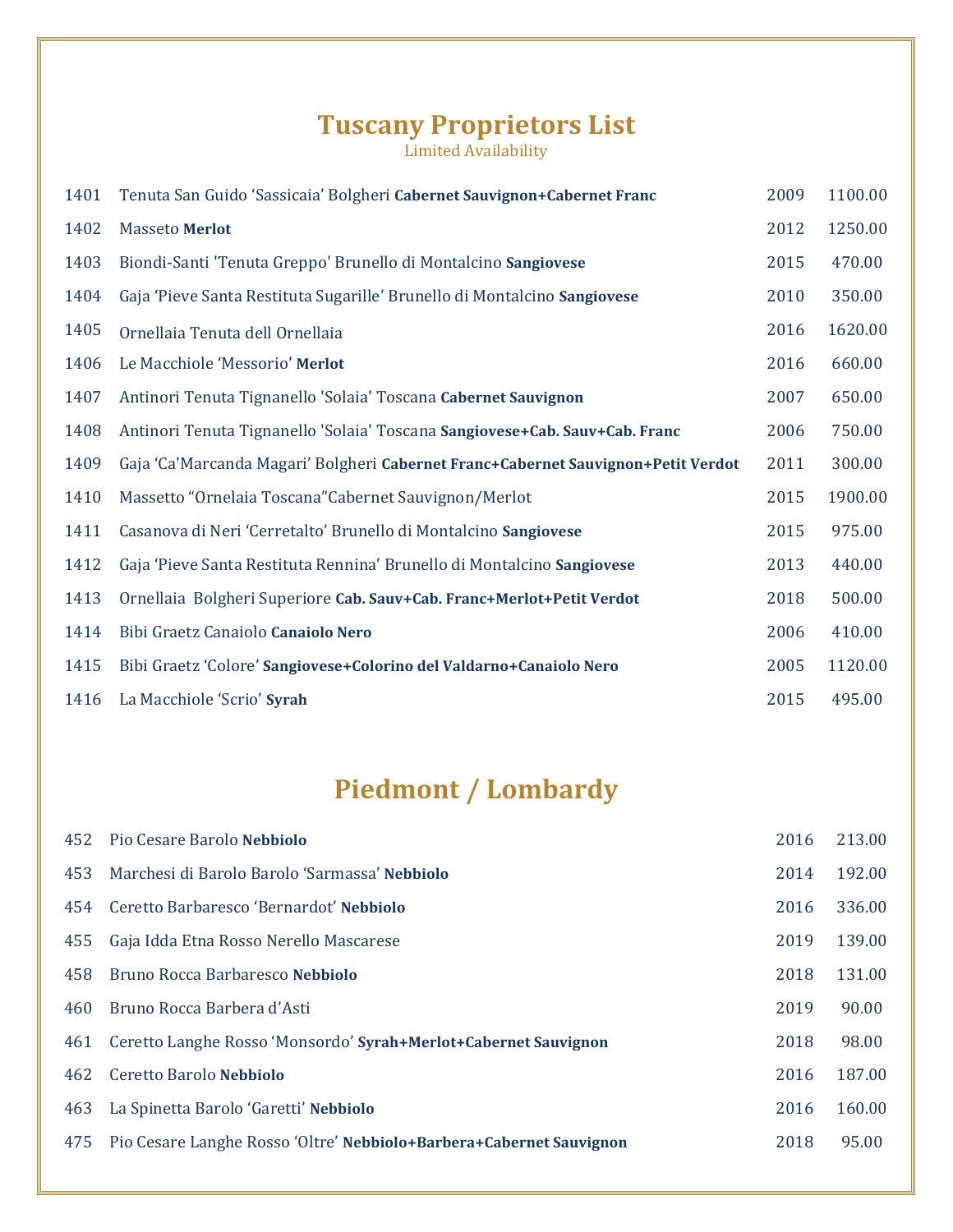#### **Piedmont Proprietors List**

Limited Availability

| 1501 | Gaja Barbaresco Nebbiolo                    | 2009     | 450.00  |
|------|---------------------------------------------|----------|---------|
| 1502 | Gaja Barbaresco 'Sorì San Lorenzo' Nebbiolo | 2009     | 850.00  |
| 1503 | Gaja Barbaresco 'Sorì Tildìn' Nebbiolo      | 2006/7/9 | 750.00  |
| 1504 | Oddero Barolo Villero                       | 2015     | 285.00  |
| 1505 | Rivetto Barolo Briccolina                   | 2015     | 420.00  |
| 1506 | Gaja Barolo 'Sperss' Nebbiolo               | 2005/06  | 550.00  |
| 1507 | Gaja Barolo 'Sperss' Nebbiolo               | 2008     | 550.00  |
| 1508 | Gaja 'Barbaresco 'Costa Russi' Nebbiolo     | 2003     | 1200.00 |
|      |                                             |          |         |

### **Veneto / Amarone**

| 480 | Giuseppe Quintarelli Veneto Rosso 'Primofiore' Corvina+Cabernet Sauvignon | 2017 | 150.00 |
|-----|---------------------------------------------------------------------------|------|--------|
|     | 481 Villaalta, Amarone della Valpolicella                                 | 2017 | 140.00 |
|     | 482 Tommasi Amarone della Valpolicella Classico Corvina                   | 2017 | 170.00 |
|     | 483 Prà Amarone della Valpolicella Classico Corvina                       | 2012 | 165.00 |
|     | 484 Speri Amarone Della Valpolicella, Sant Urbano                         | 2017 | 150.00 |

# **Veneto / Amarone Proprietors List**

| 1601 | Masi Amarone della Valpolicella Classico 'Mazzano' Corvina                  | 2001 | 330.00  |
|------|-----------------------------------------------------------------------------|------|---------|
| 1602 | Masi Amarone della Valpolicella Classico 'Mazzano' Corvina                  | 1986 | 558.00  |
| 1603 | Masi Amarone della Valpolicella Classico 'Mazzano' Corvina                  | 1993 | 447.00  |
| 1604 | Masi Amarone della Valpolicella Classico 'Mazzano' Corvina                  | 2011 | 460.00  |
| 1605 | Masi Amarone della Valpolicella Classico 'Campolongo' Corvina               | 2012 | 410.00  |
| 1606 | Masi Amarone della Valpolicella Classico 'Campolongo' Corvina               | 2011 | 495.00  |
| 1607 | Serego Alighieri Amarone della Valpolicella Classico 'Vaio Armaron' Corvina | 2012 | 210.00  |
| 1608 | Giuseppe Quintarelli Amarone della Valpolicella Classico Corvina            | 2000 | 900.00  |
| 1609 | Dal Forno Romano Amarone della Valpolicella 'Monte Lodoletta' Corvina       | 1999 | 1200.00 |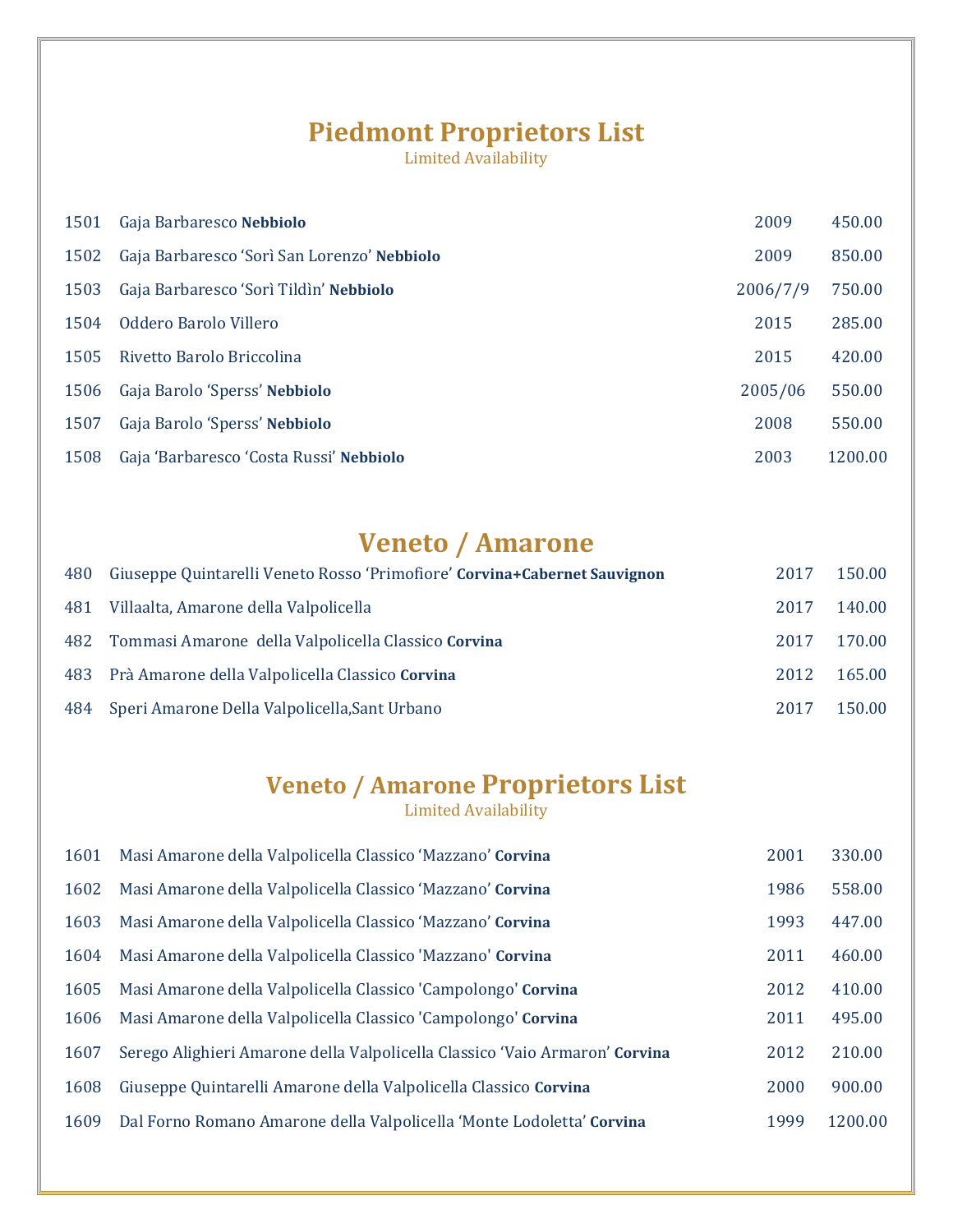# **Spanish Reds**

|     | 754 Marques de Caceres Gaudium                                    | 2015 | 172.00 |
|-----|-------------------------------------------------------------------|------|--------|
|     | 755 CVNE Reserva, Rioja Tempranillo                               | 2017 | 90.00  |
|     | 756 Casa Rojo 'Alexander The Great', Ribera del Duero Tempranillo | 2018 | 115.00 |
| 757 | Bodega Otazu 'Altar', Navarra Cabernet Sauvignon                  | 2009 | 125.00 |
| 758 | Palacios Remondo 'La Montesa', Rioja Granacha                     | 2015 | 90.00  |
| 760 | Álvaro Palacios 'L'Ermita Velles Vinyes', Priorat Granacha        | 2003 | 900.00 |

# **New World Cabernet Sauvignon and Cabernet Blends**

| Penfolds California Collection 'Bin 600', Napa Valley + Paso Robles | 2018 | 160.00 |
|---------------------------------------------------------------------|------|--------|
| Lail Vineyards 'Blueprint', Napa Valley                             | 2016 | 250.00 |
| Shafer Vineyards 'One-Point-Five' Stags Leap District, Napa Valley  | 2018 | 288.00 |
| Duckhorn, Napa Valley                                               | 2018 | 194.00 |
| Joseph Phelps, Napa Valley                                          | 2016 | 201.00 |
| Trefethen Oak Knoll Nappa Valley                                    | 2018 | 160.00 |
| Mount Veeder Winery, Napa Valley                                    | 2018 | 150.00 |
| Louis M. Martini, Napa Valley                                       | 2018 | 113.00 |
| Orin Swift 'Papillon', Napa Valley                                  | 2018 | 210.00 |
| Quilceda Creek 'CVR', Columbia Valley, Washington                   | 2016 | 195.00 |
| Taub Family 'Heritance', Napa Valley                                | 2015 | 110.00 |
| Franciscan Cabernet Sauvignon                                       | 2016 | 110.00 |
| Stag's Leap Cellars 'Hands of Time', Napa Valley                    | 2018 | 114.00 |
| Round Pond Estate 'Kith & Kiln', Napa Valley                        | 2019 | 135.00 |
| Beringer 'Knights Valley', Sonoma Valley                            | 2018 | 120.00 |
| Silver Oak, Alexander Valley, Cabernet                              | 2017 | 230.00 |
| Heitz Cellar, Napa Valley Cabernet                                  | 2017 | 185.00 |
| Ramey Cellars 'Claret', Napa Valley                                 | 2016 | 130.00 |
| Beaulieu Vineyards 'BV', Napa Valley                                | 2015 | 125.00 |
| Venge 'Silencieux', Napa Valley                                     | 2019 | 164.00 |
| Wild Hogge 'Tree Frog', Paso Robles                                 | 2013 | 90.00  |
| Penfolds 'Bin 389' Cabernet+Shiraz, South Australis                 | 2017 | 220.00 |
|                                                                     |      |        |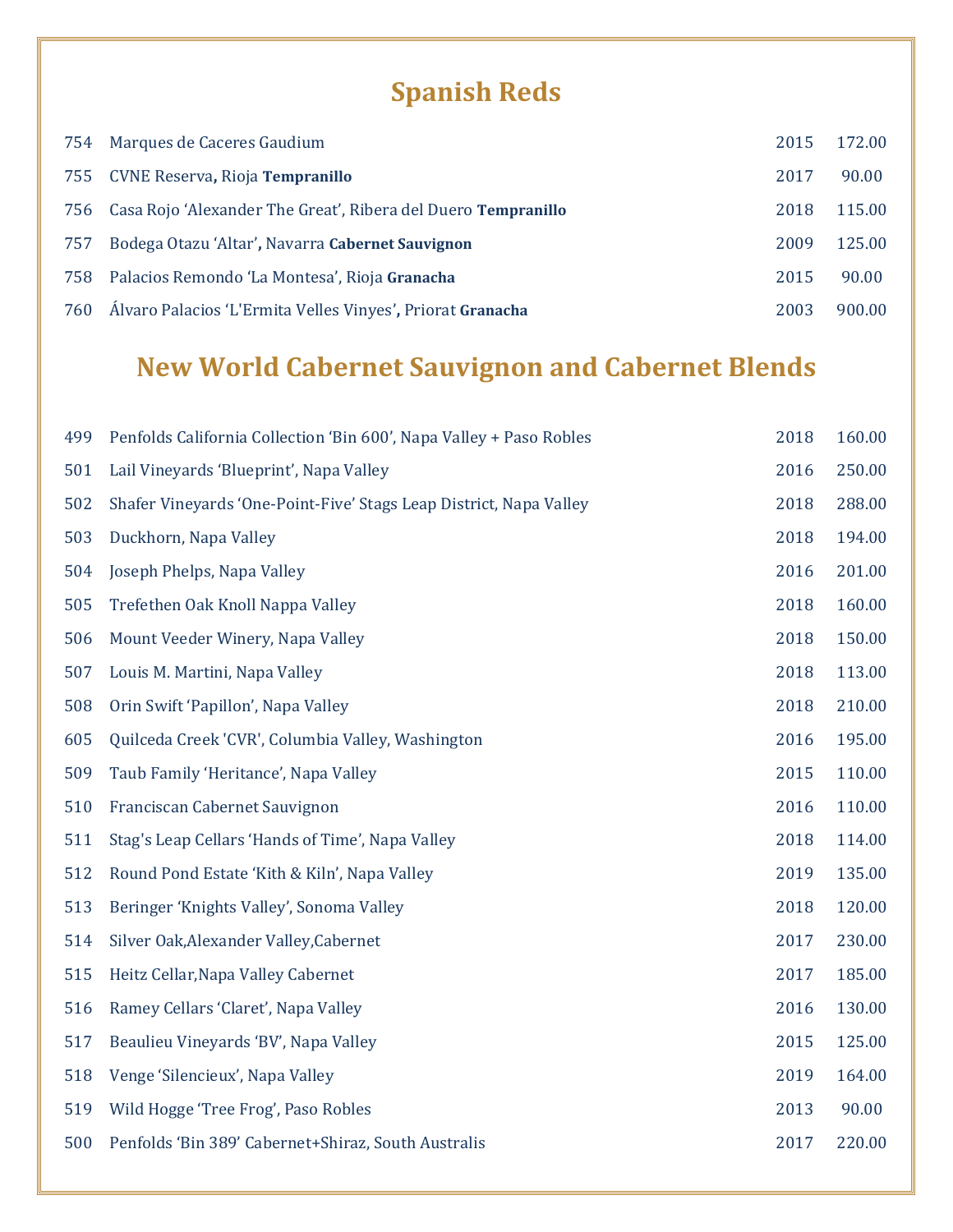### **New World Cabernet Sauvignon & Cabernet Blends Proprietors List**

| 1701 | Verite 'La Muse', Sonoma County                              | 2007      | 950.00  |
|------|--------------------------------------------------------------|-----------|---------|
| 1702 | Lokoya Mount Veeder, Napa Valley                             | 05/06/7   | 1100.00 |
| 1703 | Masseto                                                      | 2012/15   | 2800.00 |
| 1704 | Shafer 'Hillside Select' Stags Leap District, Napa Valley    | 2012      | 760.00  |
| 1705 | Shafer 'Hillside Select' Stags Leap District, Napa Valley    | 2013      | 790.00  |
| 1706 | Staglin Estate, Rutherford, Napa Valley                      | 2013      | 600.00  |
| 1707 | Odette Estate Stags Leap District, Napa Valley               | 2016      | 420.00  |
| 1708 | Harlan Estate, Napa Valley                                   | 2006      | 1400.00 |
| 1709 | Harlan Estate, Napa Valley                                   | 2008      | 1350.00 |
| 1710 | Opus One 'Overture', Napa Valley                             | <b>NV</b> | 520.00  |
| 1711 | Caymus Special Selection, Napa Valley                        | 2016      | 435.00  |
| 1712 | Bond 'Melbury'/St Eden. Napa Valley                          | 2013      | 1100.00 |
| 1713 | Bond 'Pluribus/Vecina', Napa Valley                          | 2006      | 575.00  |
| 1714 | Rudd Oakville Estate Red                                     | 2009      | 1500.00 |
| 1715 | Rudd Oakville Estate Red                                     | 2016      | 1350.00 |
| 1716 | <b>Continuum Propritary Red</b>                              | 2017      | 1380.00 |
| 1717 | Au Sommet, Atlas Peak, Napa Valley                           | 2011      | 550.00  |
| 1718 | Verite Le Joie, Sonoma County                                | 2007      | 800.00  |
| 1719 | Di Costanzo, Coombsville, Napa Valley                        | 2013      | 288.00  |
| 1720 | Opus One 'Opus One', Napa Valley                             | 2015      | 1150.00 |
| 1721 | Ao Yun (敖云葡萄园) Shangri-La (敖云), China                        | 2014      | 750.00  |
| 1722 | Colgin 'Cariad', Napa Valley                                 | 2012      | 1250.00 |
| 1723 | Promontory, Napa Valley                                      | 2009      | 750.00  |
| 1724 | Penfolds California Collection Bin 98 'Quantum', Napa Valley | 2018      | 1680.00 |
| 1725 | Quilceda Creek, Columbia Valley, Washington                  | 2015      | 600.00  |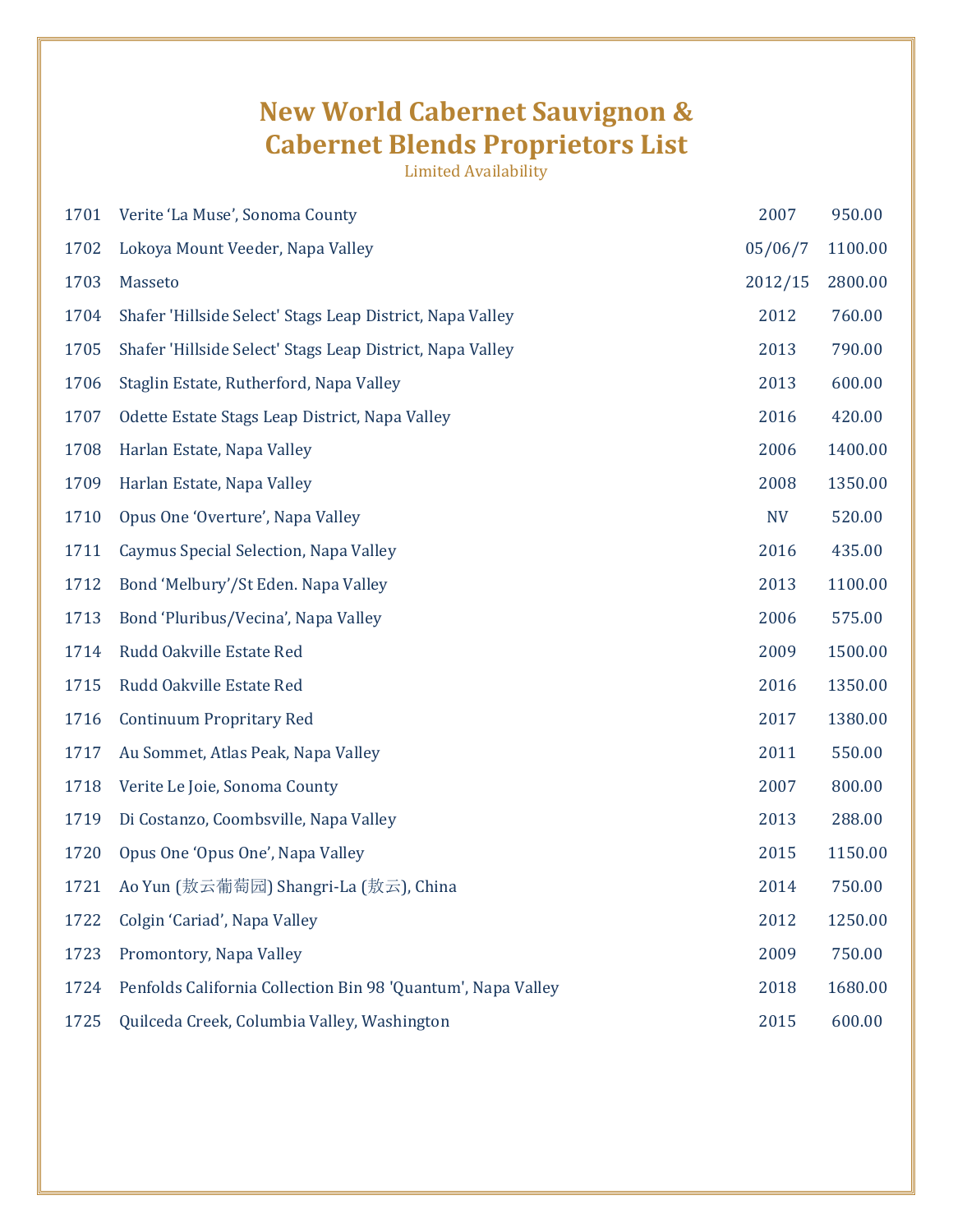### **New World Pinot Noir**

| 650 | Duckhorn 'Goldeneye', Anderson Valley                       | 2018 | 156.00 |
|-----|-------------------------------------------------------------|------|--------|
| 651 | Paul Hobbs 'CrossBarn', Sonoma Coast                        | 2018 | 140.00 |
| 652 | Belle Glos 'Clark & Telephone Vineyard', Santa Maria Valley | 2019 | 163.00 |
| 653 | Domaine Drouhin Dundee Hills, Oregon                        | 2018 | 103.00 |
| 654 | Carmel Road 'Panorama' Arroyo Seco, Monterey                | 2015 | 109.00 |
| 655 | Merry Edwards, Russian River Valley                         | 2017 | 169.00 |
| 656 | J. Lohr Highland Bench                                      | 2016 | 150.00 |
| 657 | Migration, Russian River Valley                             | 2018 | 116.00 |
| 659 | Mt. Difficulty"Roaring Meg"                                 | 2019 | 115.00 |
| 660 | Erath Estate Selection Willamette Valley, Oregon            | 2016 | 105.00 |
| 667 | Chehalem Mountains Willamette Valley, Oregon                | 2017 | 90.00  |
| 661 | Meiomi, California                                          | 2018 | 89.00  |
| 664 | La Crema, Sonoma Coast                                      | 2018 | 89.00  |

#### **New World Pinot Noir Proprietors List**

| 1801 Croix Estate 'Old Manzana Slope', Russian River Valley |      | 2013 220.00 |
|-------------------------------------------------------------|------|-------------|
| 1802 Kistler 'Laguma Ridge Vineyard', Russian River Valley  | 2015 | 400.00      |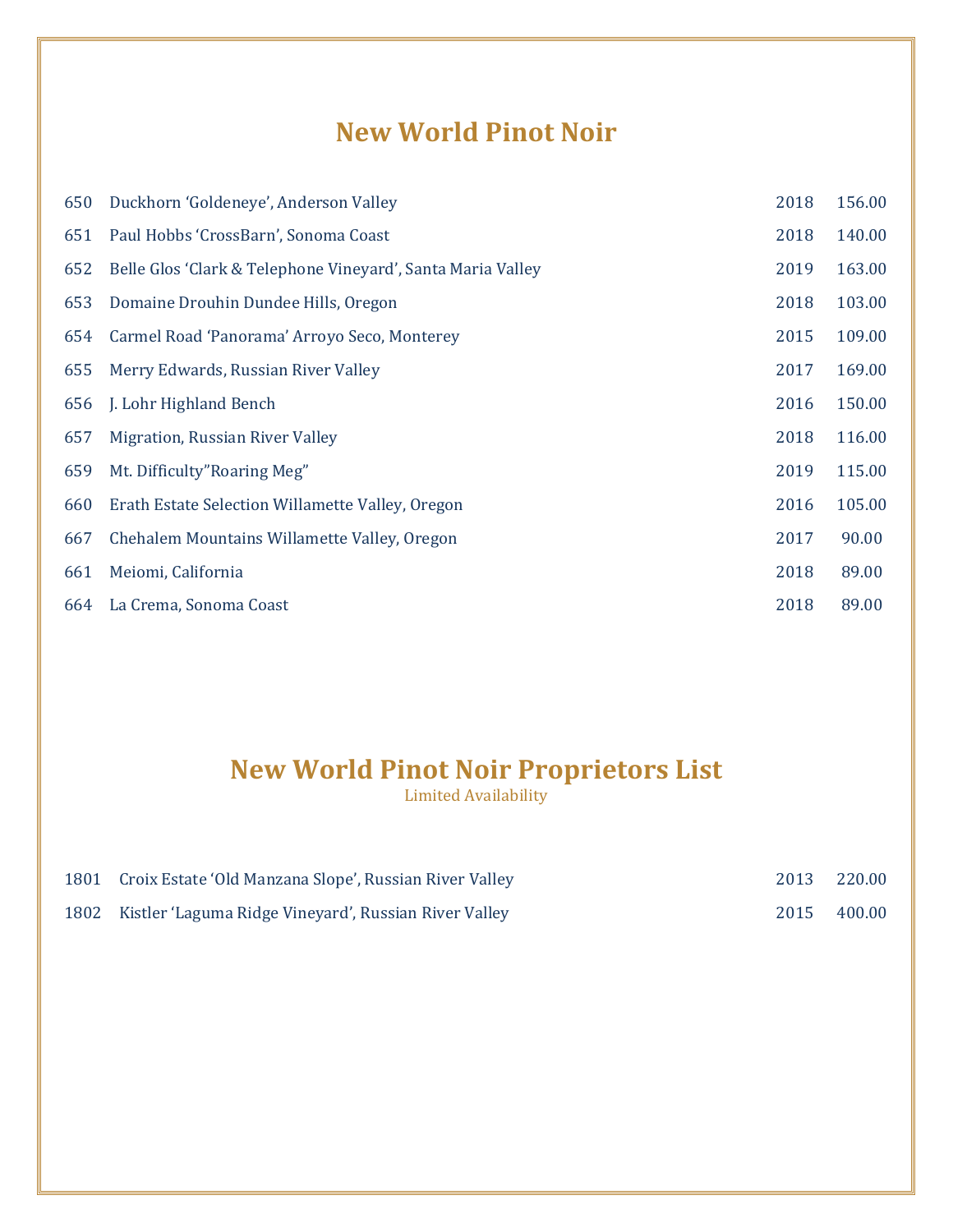### **New World Zinfandel & Blends**

| 700 | Orin Swift '8 Years in the Desert', California Zinfandel                  | 2017 | 150.00 |
|-----|---------------------------------------------------------------------------|------|--------|
| 702 | The Prisoner Wine Co. 'Saldo', California <b>Zinfandel</b>                | 2017 | 110.00 |
| 703 | Wild-Hogge 'Moongate', Paso Robles Zinfandel                              | 2012 | 90.00  |
| 705 | The Prisoner, Napa Valley Zinfandel+ Cabernet+ Syrah                      | 2018 | 156.00 |
| 730 | Paraduxx 'Proprietary Red', Napa Valley Cabernet+ Zinfandel+ Petit Verdot | 2017 | 135.00 |
| 733 | The Pessimist, Dry Creek Valley Syrah + Zinfandel                         | 2014 | 105.00 |
| 749 | Orin Swift 'Abstract', California Grenache+ Petite Sirah                  | 2018 | 121.00 |
| 752 | Brown Estate "Chaos Theory" Merlot+ Petit shirah                          | 2019 | 150.00 |
| 750 | Six Sigma 'Diamond Mine', Lake County, California Tempranillo+ Cabernet   | 2015 | 90.00  |

## **New World Shiraz**

| 701 Shafer Vineyards 'Relentless', Napa Valley       | 2016 276.00 |
|------------------------------------------------------|-------------|
| 731 Penfolds Bin 128 'Coonawarra', South Australia   | 2018 135.00 |
| 751 Mollydooker 'The Boxer', Mclaren Vale, Australia | 2019 105.00 |

## **New World Blends & Shiraz Proprietors List**

|      | 1901 Penfolds Bin 95 'Grange', South Australia Shiraz                             | 2014 | 2100.00 |
|------|-----------------------------------------------------------------------------------|------|---------|
|      | 1902 Verite 'Le Desir', Sonoma County Cabernet Franc+ Merlot                      | 2007 | 1000.00 |
| 1903 | Blankiet 'Paradise Hills', Napa Valley Cabernet Sauvignon+ Merlot+ Cabernet Franc | 2006 | 940.00  |
| 1904 | Blankiet 'Paradise Hills', Napa Valley Cabernet Sauvignon+ Merlot+ Cabernet Franc | 2007 | 750.00  |
|      | 1905 Amuse Bouche Proprietary Red, Napa Valley Merlot+ Cabernet Franc             | 2011 | 680.00  |